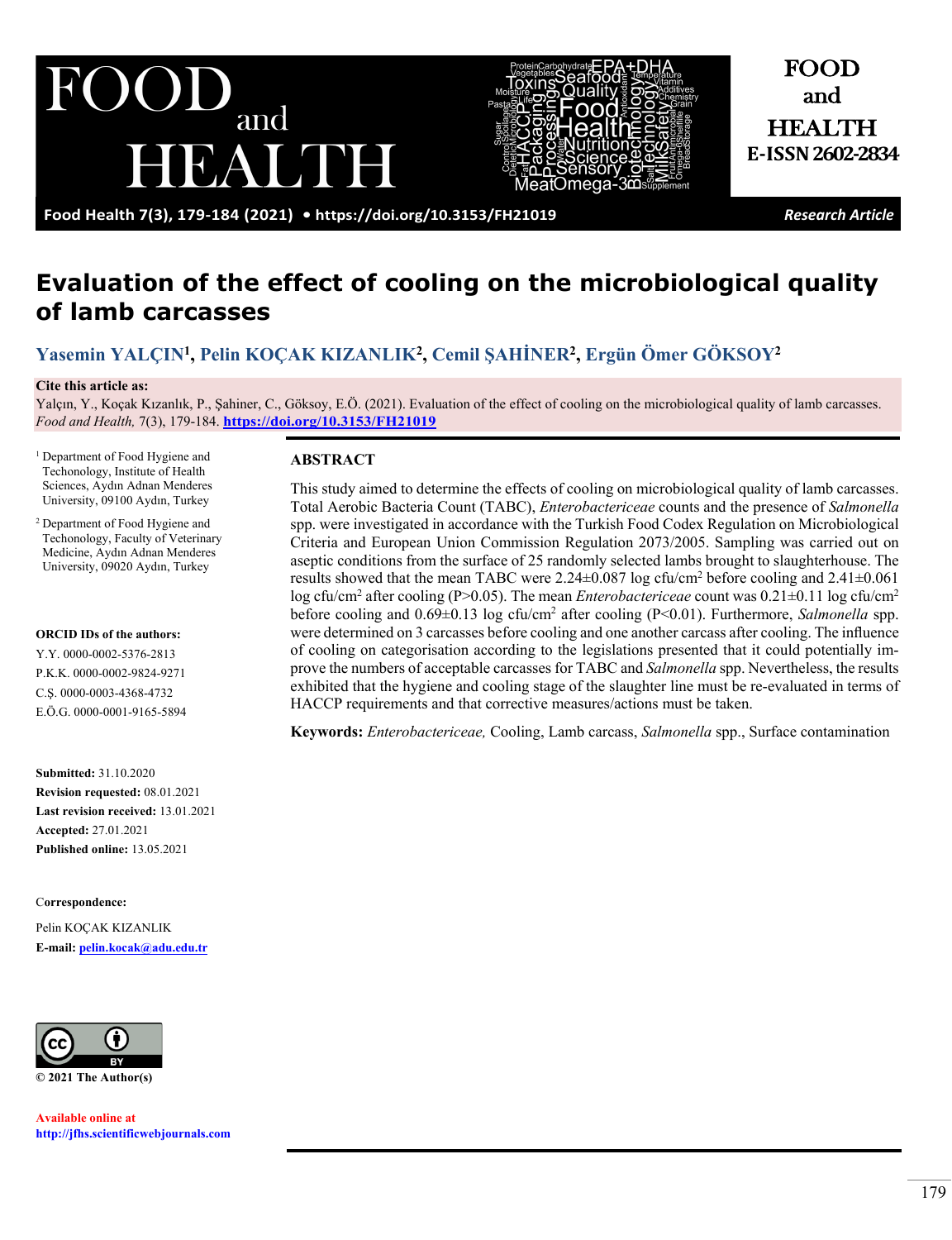## **Introduction**

Slaughter and dressing without microbial contamination of carcasses are practically impossible. The contamination originates from various sources, including fleece, viscera, equipments, other carcasses, and the hands and aprons of the personels (Hauge et al., 2011). Prerequisite programmes and the Hazard Analysis Critical Control Point System (HACCP) are applied to interrupt towards controlling carcass contamination. Fleece removal, evisceration, water washing, chilling and storage are possible critical points for the microbial contamination of carcasses during slaughter process (Milios et al., 2011).

Turkish Food Codex Regulation on Microbiological Criteria (2011), Commission Regulations (EC) No. 2073/2005 (2005) and 1441/2007 (2007) put forward microbiological performance criteria for TABC, *Enterobacteriaceae* and *Salmonella* spp. on fresh lamb carcasses. The performance criteria for TABC and *Enterobacteriaceae* are set out as a three class sampling plan; satisfactory, acceptable and unsatisfactory, according to the contamination level found in four different areas on the carcasses. The performance criteria vary based on whether the samples are obtained by excision or swabbing; swab samples are considered to represent only 20% or less of the microbial loads obtained by excision (EC471, 2001; O'Brien et al., 2007; Lenahan et al., 2010).

The Regulations commands for the use of TABC and *Enterobacteriaceae* as indicators of hygiene and faecal contamination on carcasses before cooling, however, it does not monitor the impact of cooling on carcass hygiene. Cooling is utilized as the Critical Control Point (CCP) as part of the HACCP plan to increase carcass safety (Lenahan et al., 2010).

The basis of HACCP in relation to fresh meat is that the loads of microorganisms on carcass surfaces are decreased or their growth is limited, since elimination is impossible (Sheridan, 2000). Moreover the biochemical periods and structural changes that occur in muscle during the first 24 h post mortem play a major role in the meat quality and are influenced by the cooling processes that carcasses are subjected to after slaughter (Fernandez and Vieira, 2012).

This study aimed to determine the levels of TABC's, *Enterobacteriaceae* and the presence of *Salmonella* spp. on lamb carcasses before and after cooling, and analysed the effect of cooling on carcass categorisation by Turkish Food Codex Regulation (2011).

# **Materials and Methods**

### *Materials*

In this study a total of 25 lamb carcasses, slaughtered at a private slaughterhouse located in Muğla province and stored at 2°C for 24 hr, were used as materials (hind shank, brisket, fore shank and neck areas).

In this study, the carcasses were chilled in conventional-commercial chillers, the temperatures measured during the cooling period was 2°C, but the air velocity and humidity of the chillers were not measured during the cooling process. In order to determine the efficiancy of cold storage, the surface and core temperatures of the carcasses were taken immediately after slaughtering process just before cooling and after 24 hours of storage period at  $2^{\circ}$ C by using thermometer (PCE-IR 100, Germany).

Sampling procedure was conducted as it is stated at ISO 17604 (2015). Sterile swab sponges (World Bioproduct SR-DRY-G, USA) were placed in sterile stomacher bags containing 10 ml of buffered peptone water (BPW) (Oxoid CM509, England) prior to sampling. Sampling was carried out on the hind shank, brisket, fore shank and neck areas of right half of the randomly selected lamb carcasses (total of  $400 \text{ cm}^2$  for each carcass) by using a 100 cm<sup>2</sup> template (10x10 cm) and sponge swabs just before cooling. Similar procedure was carried out for the left half of the carccasses after cooling. After sampling, sponge swabs were brought to the laboratory in iceboxes then the levels of TABC and *Enterobactericeae*, and the presence of *Salmonella* spp. on the samples were analysed (EC 2073/2005, 2005; TFC, 2011).

### *Microbiological Analysis*

An additional 15 ml of BPW were added into sterile stomacher bags containing sponge swabs from each part of the carcasses samples and brought to the laboratory. Then 2 minutes of homogenisation was carried out for each swab and homogenats from one half of the sheep carcasses were put into another stomacher bag for further homogenisation again, then serial dilutions were prepared.

In order to determine the levels of TABC and *Enterobacteriaceae,* plating outs were carried out on Plate Count Agar (PCA) (Oxoid CM463, England) and Violet Red Bile Glucose Agar (VRBGA) (Oxoid CM485, England), then incubated at 30°C for 48 hr and at 37°C for 24 hr, respectively. While all of the colonies on PCA counted in order to determine the level of TABC, for *Enterobacteriaceae*, red colonies in 0.5 cm diameter or larger on VRBGA were considered as *Enterobacteriaceae* (ISO 4833-2, 2013; ISO 21528-2, 2017).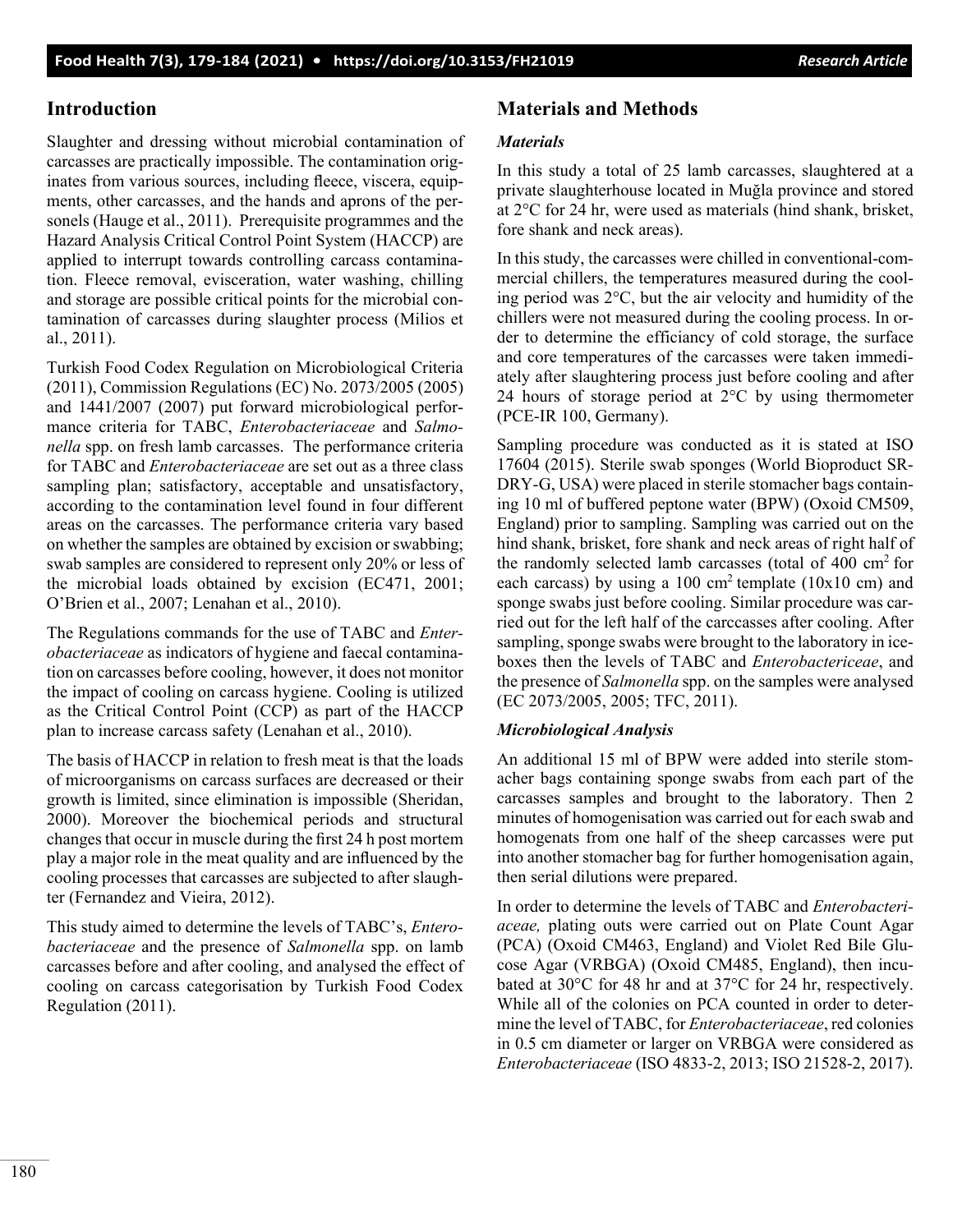For *Salmonella* spp. isolation, pre-enrichment was carried out by adding 225 mL of BPW into the homogenates. Then the samples were incubated at 37℃ for 18 ±2 hr. All of the procedures followed during inoculation, incubation and identification stages were carried out as stated in ISO 6579-1 (2017). The confirmation of the results were done by using Salmonella Latex Test (OXOID FT0203A, England) kit.

#### *Statistical analysis*

For statistical analysis SPSS version 22 (USA, 2013) was used. The effects of cooling on the levels of TABC and *Enterobacteriaceae* were analysed by using paired t test.

### **Results and Discussion**

Strict maintenance of hygiene practices in slaughter process is important in the prevention of microbial contamination of the carcass surface in the interest of providing both meat quality and health protection (Zweifel and Stephan, 2003). The legislation suggested that microbial loads of carcass as hygiene indicators are used in slaughterhouses for evaluating the effective application of the HACCP system. TABC has been used as a general measure of the surface contamination of carcasses, whereas *Enterobacteriaceae* counts have been accepted as an indicator of fecal contamination (Zweifel and Stephan, 2003; Milios et al., 2011).

This study observed that the mean levels of TABC obtained from lamb carcasses before and after cooling were 2.24  $\pm 0.087$  log cfu/cm<sup>2</sup> and 2.41  $\pm 0.061$  log cfu/cm<sup>2</sup>, respectively and there was no statistical difference between before and after cooling values (P>0.05). *Enterobacteriaceae* were isolated from the carcasses both before and after cooling. When the levels of *Enterobactericeae* were evaluated, it was determined as  $0.21 \pm 0.11$  log cfu/cm<sup>2</sup> before cooling and 0.69  $\pm 0.13$  log cfu/cm<sup>2</sup> after cooling, and the difference between the values was statistically significant  $(P<0,01)$ . Cooling procedure reduced TABC on 52% and *Enterobactericeae* on 20% of the carcasses evaluated. The mean of TABC and *En*terobactericeae (log cfu/cm<sup>2</sup>) on lamb carcasses before and after cooling are shown in Table 1.

The mean of TABC determined from samples before and after cooling were somewhat lower than reported some previous studies (Lenahan et al., 2010; Hauge et al., 2011; Fernandez and Vieira, 2012). The mean *Enterobactericeae* observed in this study were higher than several studies (Yalçın et al., 2004; Lenahan et al., 2010), but in this study *Enterobactericeae* count were lower than Hauge et al. (2011) and Gürbüz et al. (2018). However, other studies have reported a higher rate of reduction in TABC and *Enterobacteriaceae* count on lamb carcasses than this study as a result of cooling (Gill and Jones, 1997; Yalçın et al., 2004; Hauge et al., 2011; Lenahan et al., 2010). Increases in microbial loads especially *Enterobacteriaceae* counts may have been due to regrowth or contamination just before or during the cooling process. The cooling can damage bacterial cells as a result of low temperatures and water activity values, but some cells have been shown to recover from these chill stresses (Yu et al., 2001; Borch and Arinder, 2002). Contamination of carcasses during cooling may have been caused by air, handling by personnel or carcasses touching each other.

Previous studies have shown different microbial loads due to the differences in sampling procedures such as sampling sites on carcass, size of sampling area. Furthermore fleece cleanliness, slaughtering procedures such as fleece removal technique and hygienic practices, may also affect the results (Hauge et al., 2011; Salmela et al., 2013). It has been considered that variations in TABC and *Enterobacteriaceae* levels may caused by differences in cooling parameters between studies. In this study, the carcasses were chilled in conventional chillers then the surface and core temperatures of lamb carcasses were measured before and after cooling (Table 2). The temperature measurement results were found in accordance with the temperature values specified in the regulation (Regulation of Special Hygiene Rules for Animal Food, 2011). But the other cooling parameters such as carcass spacing, air velocity and relative humidity were not recorded. On the other hand, microbial loads on carcasses were not uniform, therefore the carcas samples selected for studies could have effects on the TABC and *Enterobacteriaceae* counts determined (Lenahan et al., 2010).

|                          | N          | Before cooling ( $\overline{X} \pm S_{\overline{X}}$ ) | After cooling ( $\overline{X} \pm S_{\overline{X}}$ ) | $\cdot$ $\sim$<br>$\sim$<br>Significance |
|--------------------------|------------|--------------------------------------------------------|-------------------------------------------------------|------------------------------------------|
| <b>TABC</b>              | ر ت        | $2.24 \pm 0.087$                                       | $2.41 \pm 0.061$                                      | NS                                       |
| <i>Enterobactericeae</i> | n c<br>ت ک | $1 + 0.1$<br>0.21                                      | $0.69 \pm 0.13$                                       | **                                       |

**Table 1.** The mean of TABC and *Enterobactericeae* (log cfu/cm<sup>2</sup> ) on lamb carcasses before and after cooling

| Table 2. The mean surface and core temperature values of lamb carcasses before and after cooling |  |
|--------------------------------------------------------------------------------------------------|--|
|--------------------------------------------------------------------------------------------------|--|

|                     | Before cooling $(\overline{X} \pm S_{\overline{X}})$ | After cooling ( $\overline{X} \pm S_{\overline{X}}$ ) |
|---------------------|------------------------------------------------------|-------------------------------------------------------|
| Surface Temperature | $25.82 \pm 0.62$                                     | $8.43 \pm 1.14$                                       |
| Core Temperature    | $34.10 \pm 1.53$                                     | $3.49 \pm 0.69$                                       |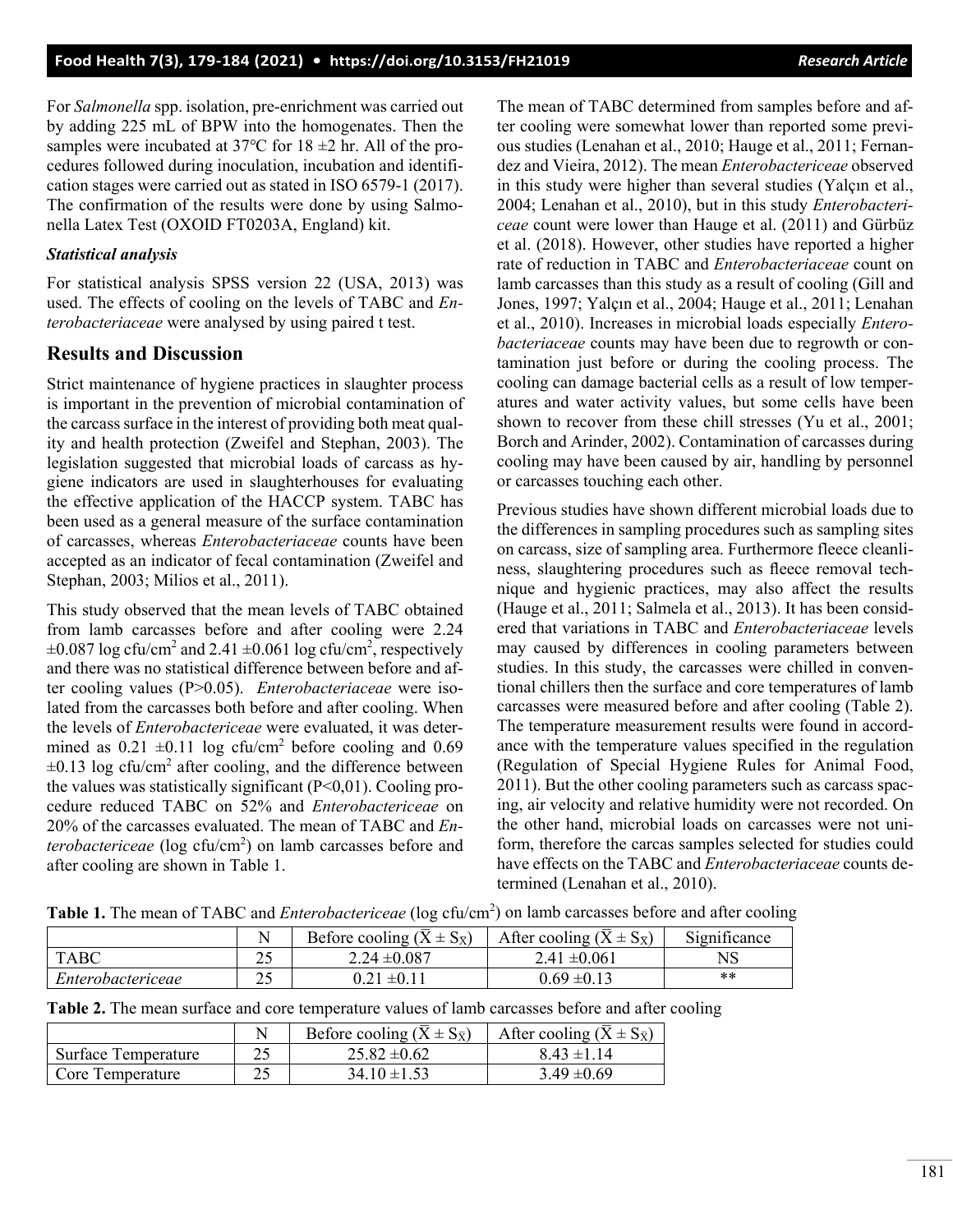The limits for process hygiene criteria of lamb carcases given in TFC (2011) and Regulation EC 2073/2005 (2005) apply for daily mean log results at slaughterhouse level, but they can also be used for evaluation of bacterial contamination level in general. In this study, the means of TABC and *Enterobacteriaceae* did not exceed legal limits. To be able to determine performance criteria, TABC and the level of *Enterobacteriaceae* are required just before cooling by legislations. In this study, the swab criteria for lamb carcasses were calculated from excision sample values (O'Brien et al., 2007; Lenahan et al., 2010).

Based on the criteria for swabbing, 21 carcass samples were in the acceptable for TABC before cooling and 23 carcasses were after cooling. For *Enterobacteriaceae*, 19 carcasses before cooling and 15 carcasses after cooling were in the acceptable category. None of the samples were found in the unacceptable category (Table 3). When TABC was considered, the numbers of acceptable carcasses increased after cooling. However, the cooling process affected adversely the number of acceptable carcasses when *Enterobacteriaceae* levels were considered. The numbers of marginal carcasses decreased using the TABC and increased when *Enterobacteriaceae* levels were used. These results showed that cooling conditions and hygienic practices during process had the possibility to affect the extend of acceptable or unacceptable carcasses. The use of TABC and *Enterobacteriaceae* data to determine process control charts showing contamination rates have been used by several studies (O'Brien et al., 2007; Salmela et al., 2013). However, the same studies determined that sampling at different parts of during the slaughtering and cooling process to have an influence on the results. The process hygiene criteria for carcasses are evaluated at the end of the slaughtering, and do not regard any of the process that affect the contamination,

or possible different contamination sources at the different parts of the slaughtering process. In order to evaluate slaughtering hygiene more efficiently at the slaughterhouse level, detailed information about the slaughtering process is needed in addition to the carcass microbial load before cooling.

*Salmonella* spp. were detected on 3 (12%) carcass samples before cooling and only one carcass sample different from other *Salmonella* spp. positive carcasses after cooling. The presence of *Salmonella* spp. on carcasses indicated fecal or environmental contamination during the slaughtering process. Presence of *Salmonella* spp. on a different carcass after cooling could be due to the cramped hanging of lamb carcasses, personnel contamination and temperature changes during cooling stage. That is because of lamb carcasses have high water activity and pH values, *Salmonella* spp. can easily grow on the carcasses. *Salmonella* spp. can also adapt to conditions of temperature, pH, and water activity beyond their normal growth range, posing great risks to food safety. Although *Salmonella* spp. are generally considered mesophilic in nature, some *Salmonella* spp. strains are able to grow in foods chilled at 2°C to 4°C and other can grow at temperatures of up to 54°C (Seo and Bohach, 2013). TFC (2011) and Regulation EC 2073/2005 (2005) allow that no more than 2 (c value) of 50 lamb carcasses (n value) before chill can be positive for *Salmonella* spp.. In addition, legislations recommend that a lower c value was used to reduce the presence of *Salmonella* spp.. Previous studies have shown *Salmonella* spp. on 1.5% on chilled carcasses (Duffy et al., 2001) and 0.25% on chilled carcasses (Lenahan et al., 2010). Kalchayanand et al. (2007) found the prevalance of *Salmonella* spp as 4.3% on pre-evisceration lamb carcasses. However, Salmela et al. (2013) and Gürbüz et al. (2018) did not detect any *Salmonella* spp. contamination on carcasses.

|              | <b>TABC</b> (N:25)              |                          | Enterobactericeae (N:25) |                              |                          |         |
|--------------|---------------------------------|--------------------------|--------------------------|------------------------------|--------------------------|---------|
| Category     | Performance criteria for        | Before                   | After                    | Performance criteria for     | Before                   | After   |
|              | swabbing ( $log c f u / cm^2$ ) | cooling                  | cooling                  | swabbing ( $log c f u/cm2$ ) | cooling                  | cooling |
| Acceptable   | 2.8                             | 21                       | 23                       | < 0.8                        | 19                       |         |
| Marginal     | $2.8 - 4.3$                     |                          |                          | $0.8 - 1.8$                  |                          | 10      |
| Unacceptable | >4.3                            | $\overline{\phantom{0}}$ | $\sim$                   | >1.8                         | $\overline{\phantom{0}}$ |         |

**Table 3.** The categorisation of before and after chill lamb carcasses for TABC and *Enterobactericeae*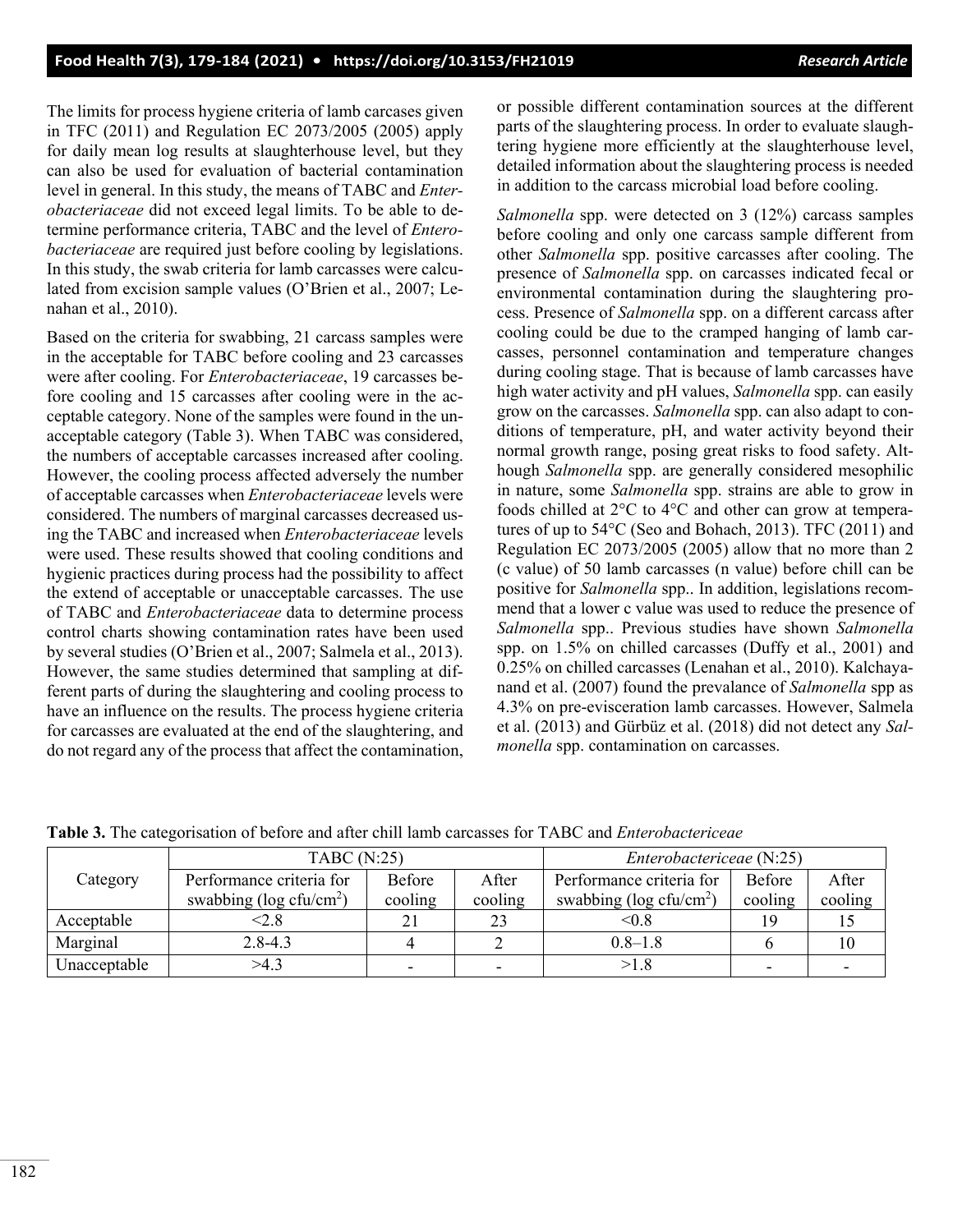### **Conclusion**

This study presented an overview to the microbial contamination of lamb carcasses before and after cooling. The levels of TABC and *Enterobacteriaceae* on the carcasses in this study were acceptable based on the performance criteria in legislations. However, the presence of *Salmonella* spp. on carcasses and the increase in The *Enterbactericeae* level after cooling were found to be remarkable. The variation in carcass contamination levels during the cooling process indicated that this part could be used as CCP to control contamination and improve carcass hygiene. As a result, microbiological analyzes which were carried out at the end of the slaughtering process, just before cooling, in relation to the regulations, were not sufficient for evaluating microbial quality of the carcasses. Therefore, microbial contamination levels of carcasses after cooling should be added to the performance criteria.

#### **Compliance with Ethical Standard**

**Conflict of interests:** The authors declare that for this article they have no actual, potential or perceived the conflict of interests.

**Ethics committee approval:** The authors declare that this study does not include any experiments with human or animal subjects.

**Funding disclosure:** This study was supported by Aydın Adnan Menderes University Scientific Research Project Coordination (Project Number: VTF-17034).

**Acknowledgments:** -

**Disclosure:** -

### **References**

**Borch, E., Arinder, P. (2002).** Bacteriological safety issues in red meat and ready-to-eat meat products, as well as control measures. *Meat Science*, 62, 381-390. [https://doi.org/10.1016/S0309](https://doi.org/10.1016/S0309-1740(02)00125-0)-1740(02)00125-0

**Duffy, E.A., Belk, K.E., Sofos, J.N., LeValley, S.B., Kain, M.L., Tatum, J.D., Smith, G.C., Kimberling, C.V. (2001).** Microbial contamination occurring on lamb carcasses processed in the United States. *Journal of Food Protection,* 64, 503-508.

[https://doi.org/10.4315/0362](https://doi.org/10.4315/0362-028X-64.4.503)-028X-64.4.503

**EC/47 (2001).** Commission of the European Communities: European Commission decision of 8 June 2001. Laying down rules for the regular checks on the general hygiene carried out by the operators in establishments according to Directive 64/433/EEC on health conditions for the production and marketing of fresh meat and Directive 71/118/EEC on health problems affecting the production and placing on the market of fresh poultry meat (EC/471), *Official Journal of the European Communities*, L165, 48-53.

**EC/2073 (2005).** Commission of the European Communities: European Commission decision of 15 November 2005 on microbiological criteria for foodstuffs (EC/2073/2005). *Official Journal of the European Communities*, L338, 1-26.

**EC/1441 (2007).** Commission of the European Communities: European Commission decision of 5 December 2007 amending Regulation (EC) 2073/2005 on Microbiological criteria for foodstuffs (EC/1441/2007). *Official Journal of the European Communities*, L322, 12-29.

**Fernandez, A.M., Vieira, C. (2012).** Effect of chilling applied to suckling lamb carcasses on hygienic, physicochemical and sensory meat quality. *Meat Science*, 92, 569-574. <https://doi.org/10.1016/j.meatsci.2012.05.029>

**Gill, C.O., Jones, T. (1997).** Assessment of the hygienic performances of an air-cooling process for lamb carcasses and a spray-cooling process for pig carcasses. *International Journal of Food Microbiology,* 38, 85-93. [https://doi.org/10.1016/S0168](https://doi.org/10.1016/S0168-1605(97)00087-1)-1605(97)00087-1

**Gürbüz, Ü., Telli, A.E., Kahraman, H.A., Balpetekkülcü, D., Yalçın, S. (2018).** Determination of microbial contamination, pH and temperature changes in sheep and cattle carcasses during the slaughter and pre-cooling processes in Konya, Turkey. *Italian Journal of Food Science,* 30, 828- 839.

**Hauge, S.J., Wahlgren, M., Rotterud, O.J., Nesbakken, T. (2011).** Hot water surface pasteurisation of lamb: Microbial effects and cost-benefit considerations. *International Journal of Food Microbiology,* 146, 69-75. <https://doi.org/10.1016/j.ijfoodmicro.2011.02.003>

**ISO 4833-2 (2013).** Microbiology of the food chain - Horizontal method for the enumeration of microorganisms - Part 2: Colony count at 30 degrees C by the surface plating technique. International Standard 2013, Geneva, Switzerland.

**ISO 17604 (2015).** Microbiology of the food chain - Carcass sampling for microbiological analysis. International Standard 2015, Geneva, Switzerland.